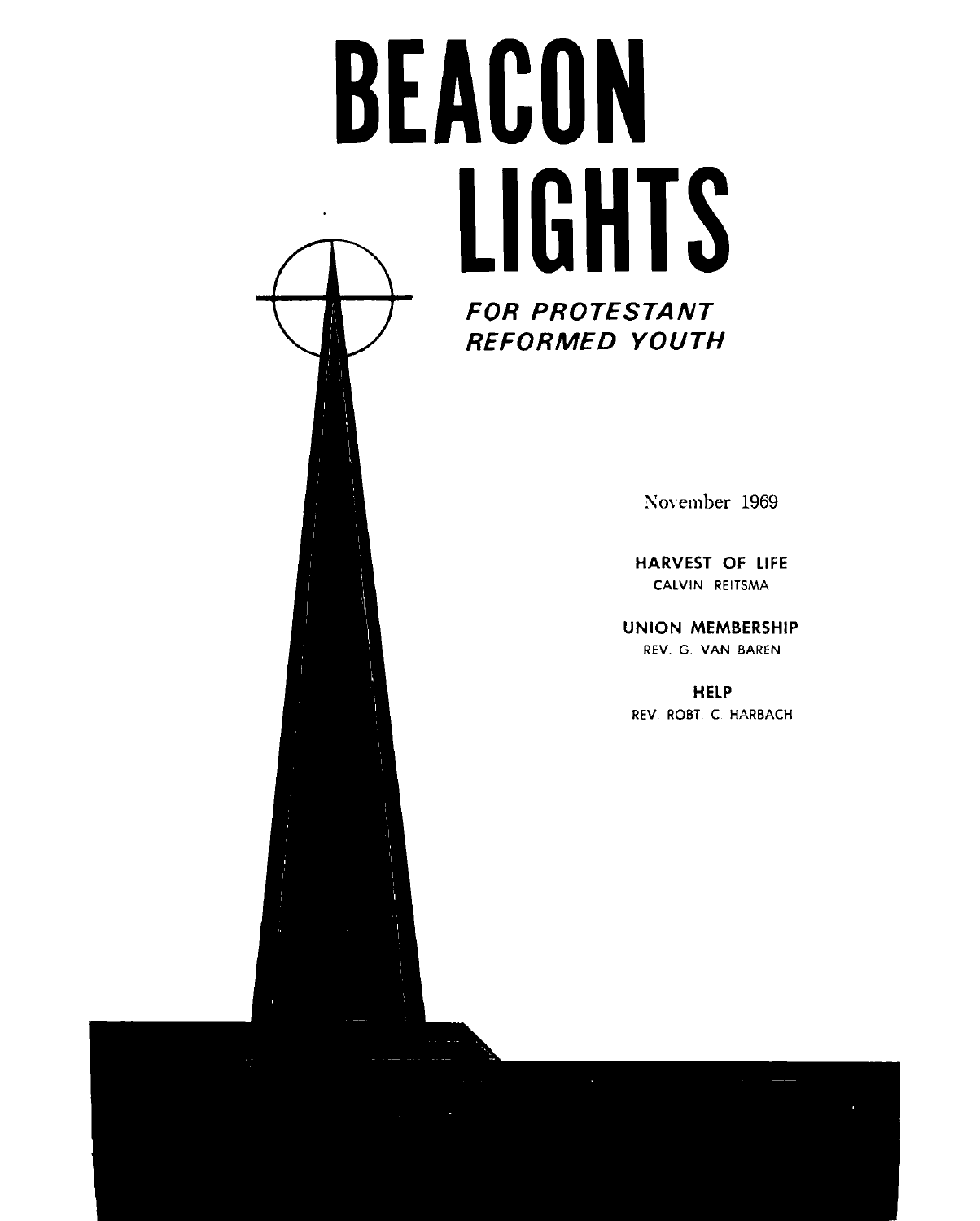

Published monthly, except June and August<br>by the Federation of Protestant Reformed Young<br>People's Societies

#### **EXECUTIVE BOARD:**

#### EDITORIAL STAFF:

| Marvin Kamps   Associate Editor |                 |
|---------------------------------|-----------------|
| The VanOverlook and             | Finance Manneer |
| Berr. Wizzer                    | Managing Editor |

#### $\overline{\text{STAFF}}$

| Doris Decker |  |
|--------------|--|
|              |  |
|              |  |

| Tim Lanting<br>Patricia Kamps  Subscription Managers |  |
|------------------------------------------------------|--|

#### CONTRIBUTING EDITORS:

| Rev. Robert Harbach Truth vs. Error           |  |
|-----------------------------------------------|--|
| Agatha Lubbers $\ldots$ , $\ldots$ , $\ldots$ |  |
|                                               |  |
| Rev. G. Lubbers, Rev. G. Van Baren            |  |
| From the Pastor's Study                       |  |

#### $\boldsymbol{\omega}$

| All material for publication should be addressed<br>to CALVIN REITSMA                                                                                      |
|------------------------------------------------------------------------------------------------------------------------------------------------------------|
| 3287 S. Canal, Grandville, Mich. 49418                                                                                                                     |
| Grand Rapids subscribers please forward<br>subscription dues to PAT KAMPS<br>14395 - 48th Ave., Coopersville, Mich. 49404                                  |
| Subscribers outside of the Grand Rapids area<br>please forward subscription dues to<br>MISS KAREN HOEKSTRA<br>952 Temple, S. E., Grand Rapids, Mich. 49507 |

All undeliverable material (Forms 3579) should be<br>returned to Miss Karen Hoekstra<br>952 Temple, S. E., Grand Rapids, Mich. 49507

Second Class Postage paid at<br>Grand Rapids, Michigan<br>Subscription price \$3.00

## In This Issue

| EDITORIAL (1996) - Antonio Control (1996) - Antonio Control (1996) - Antonio Control (1997) - Antonio Control (                                                                                                                                                                                                    |   |
|--------------------------------------------------------------------------------------------------------------------------------------------------------------------------------------------------------------------------------------------------------------------------------------------------------------------|---|
| Harvest of Life - Calvin Reltana                                                                                                                                                                                                                                                                                   |   |
| LETTERS TO THE EDITOR. The communication of the communication of the communication of the communication                                                                                                                                                                                                            | 2 |
| FROM THE PASTOR'S STUDY And the company of the contract of the contract of the contract of the contract of the<br>Union Membership - Rev. G. Van Baren                                                                                                                                                             | , |
| and the common communication in the communication of the communication of the communication of the Communication of the Communication of the Communication of the Communication of the Communication of the Communication of t<br><b>CRITIQUE</b><br>Teaching American Literature Antithetically -- Agatha Lubber: |   |
| $\bullet$ . The component of the contract of the component of the contract of the component of $\bullet$<br>BRIDGING THE GAP<br>War, Kreael                                                                                                                                                                        |   |
| TRUTH AN ERROR COMPANY OF THE COMMUNICATION COMMUNICATION COMMUNICATION COMMUNICATION<br>$HeIp = Rev$ , R. C. Harbach                                                                                                                                                                                              |   |
| <b>CONTRIBUTIONS</b><br>Christianity Enters the Space Age - Dan Koerner and an annual contract of the community of the Space Age - Dan Koerner and an annual contract of the Space Age - Dan Koerner and an annual contract of the Space Age - Dan Koe                                                             |   |
| Karen Lubbers                                                                                                                                                                                                                                                                                                      |   |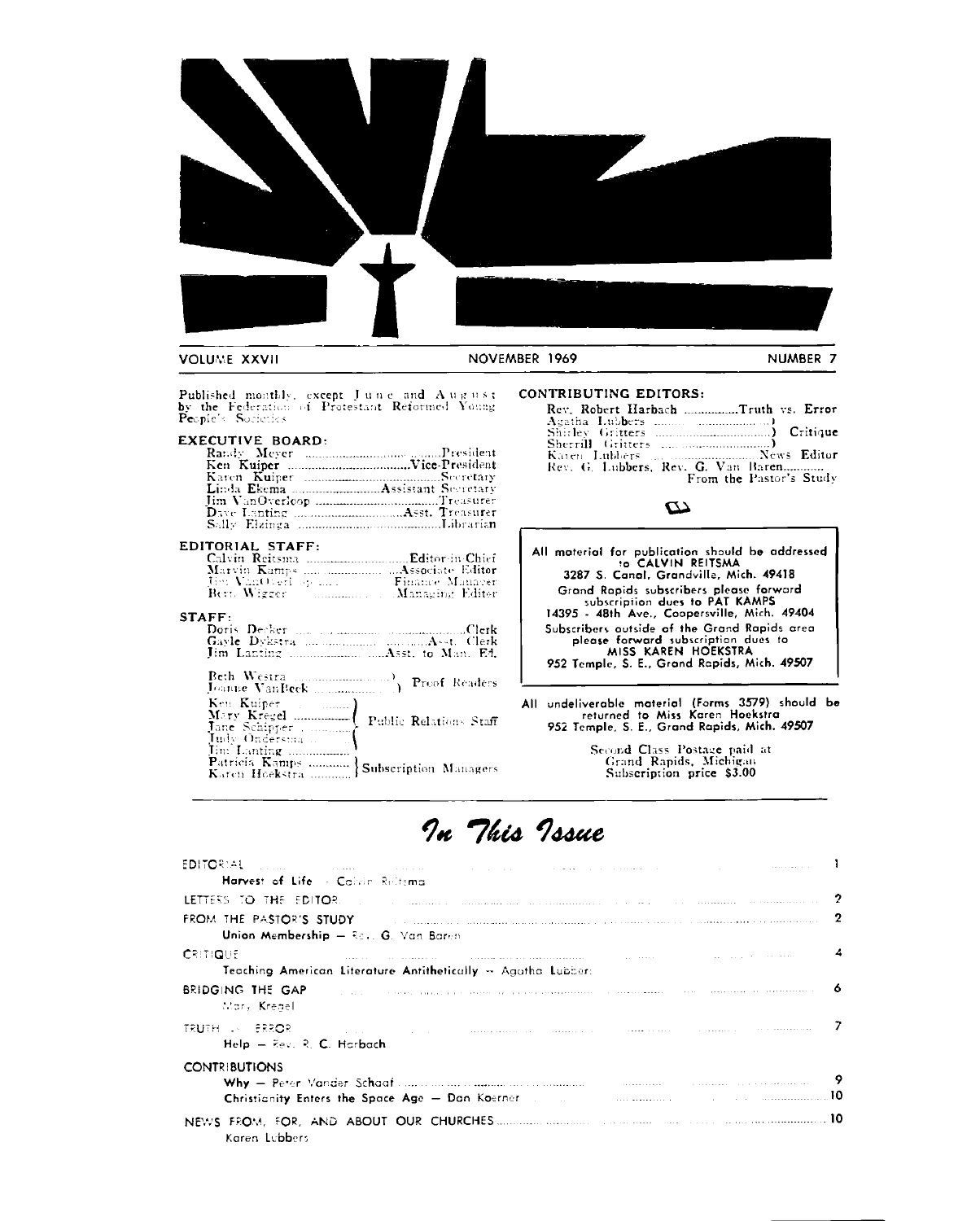## **HARVEST OF LIFE**

"While the earth remaineth, seedtime and harvest  $\dots$  shall not cease." Gen. 8:22

Now is the time of harvest. Dried corn stalks stand row upon row at forlorn attention in dying fields. Heaps of brilliant orange pumpkins and vari-colored gourds are mounded, ready for market.

By day the city streets are shrouded in the pungent blue-grey smoke of burning leaves, while nighttime brings the chill illumination of the fabled harvest moon,

It is harvesttime. It is also thanksgiving time: for now, with the promise of seedtime fulfilled, grateful hearts turn again to a bountiful Lord. The seed planted has grown and borne fruit. Food has been gathered in for the winter. We shall not go hungry. The harvest has given us a promise of security through the wind-swept, barren months ahead.

Yet the promise of the dying earth is not the desolation of winter, but the quickening of spring. The earth dies in a hallelujah-blaze of glory. The rapidly aging trees spread oriental carpets of color on the earth's floor. Sumac studs the diadem of the hills with rubies in a setting of maple gold, while the valleys are gowned in iridescence webbed with black lace.

The earth is dying in glory, the glory of praise. It is a picture of death, and a promise of life.

The promise of life. This is how the death of a Christian always is: The hallelujah chorus of life. For death is not a destruction, it is not the end, but it is, rather, a gentle passing from life unto Life. We do not die as those desolated ones, mired in the clay of eternal destruction, we do not die as though this were the end of life. No, the Christian dies in the promise of life, in the hope of glory. It is for this promise he was born, for this hope that he has lived. Death, for the Christian, is the beginning of life, not the end. It is the beginning of glory, for the veil is torn from his eyes, and he beholds . . . Life! It is though the colors of the earth's autumn were washed over and over until the brilliance were gone. Thus is the earth's glory compared to heaven's!

Still, if the Christian must die in the glory of the promise, how much more must he walk in that glory. To walk in the knowledge of death is not to walk under the constant gloom of night's shadow, but to walk in the noon-glare of reality. And this reality is the promise of glory eternal. It is to walk with an awareness of one's destiny, with a responsibility to one's self. Today, when so many are searching for some nebulous entity called "Identity," the Child of God knows who he is, why he is and whereunto he must go. It is though he were given a road map of life which says: This is why you are here, this is where you are going, and this is your reward.

Death is never an easy experience. The bonds which hold us to this earth are not easily broken, nor should they be, for, until the last step is made across Jordan, we are of the earth, earthy. Still, the death of a Christian is a chorus of praise, for we are crossing, not stopping. It is as though we blinked an eye and were in glory.

A leaf falls rhythmically from an aging tree. Gently it wends its way earthward, silently joining its brothers below. It is the last leaf, and the tree is bare. Bitter winds sweep past the tree, bending it with their fury. Branches break, and fall into the drifts of bitter snow. But the winds stop, and the sun shines. Rain falls, and the barren black bark hints of yellow. Death has been overcome with life. It is the season of quicken- $C.R.$ ing.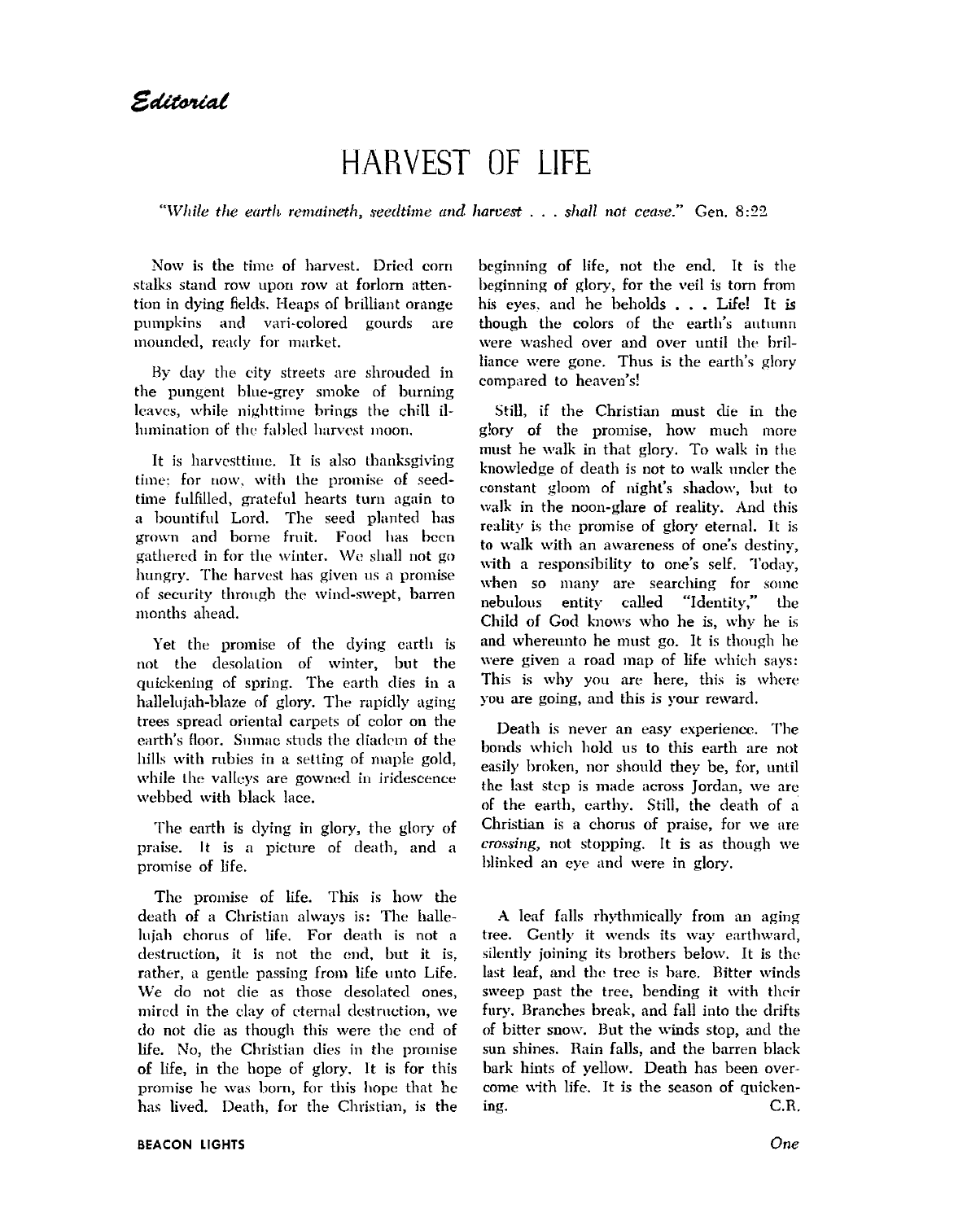#### Letters to the Editor

6th. August. 1969 Dear Mr. Reitsma

For several years now I have been receiving appreciatively BEACON LIGHTS. I was interested to read of the proposal to introduce hymns in addition to the psalms. I would like to know how this question was resolved.

The Free Church of Scotland, to which I belong, is characterized by strict adherence to the Westminster Confession of Faith and maintenance of the traditional form of Scottish Presbyterian worship, the congregation standing for prayer and sitting for praise.

The Scots Metrical Psalter 1650 and the Gaelic Metrical Psalter 1690-1783 are exclusively used for praise. Services are in cither the English or the Gaelic languages.

Among the Presbyterian Churches of Scotland and here in Australia the denominations which have abondoned the exclusive use of the psalms have also eventually departed from Reformed doctrine: hence my present enquiry.

Yours sincerely.

MR. J. LOCKER CLUGSTON Sydney, New South Wales, Australia

We wish to thank our Oaklawn Church for its gift of \$17.47.



#### **UNION MEMBERSHIP**

EPHESIANS 6:5 - "Servants, be obedient to them that are your masters according to the flesh, with fear and trembling, in singleness of your heart, as unto Christ. . . ."

A young man stops by to chat with his minister. He has finished his schooling; now he goes forth to find a job. Several places where he would like to work require membership in the union. What is he to do? Good jobs are hard to come by. What objections does the church have against union membership?

That young man's situation is not unique. Today, and repeatedly, one faces the alternative of submitting to the union or losing one's job. That problem especially faces the Christian youth. What must he do?

Our churches are opposed to union mem- $\text{bership} - \text{in}$  fact, we regard this as incompatible with church membership. Why? We ought to understand what our objections really are. We do NOT object to union membership because we are opposed to organizations of employees. It is not wrong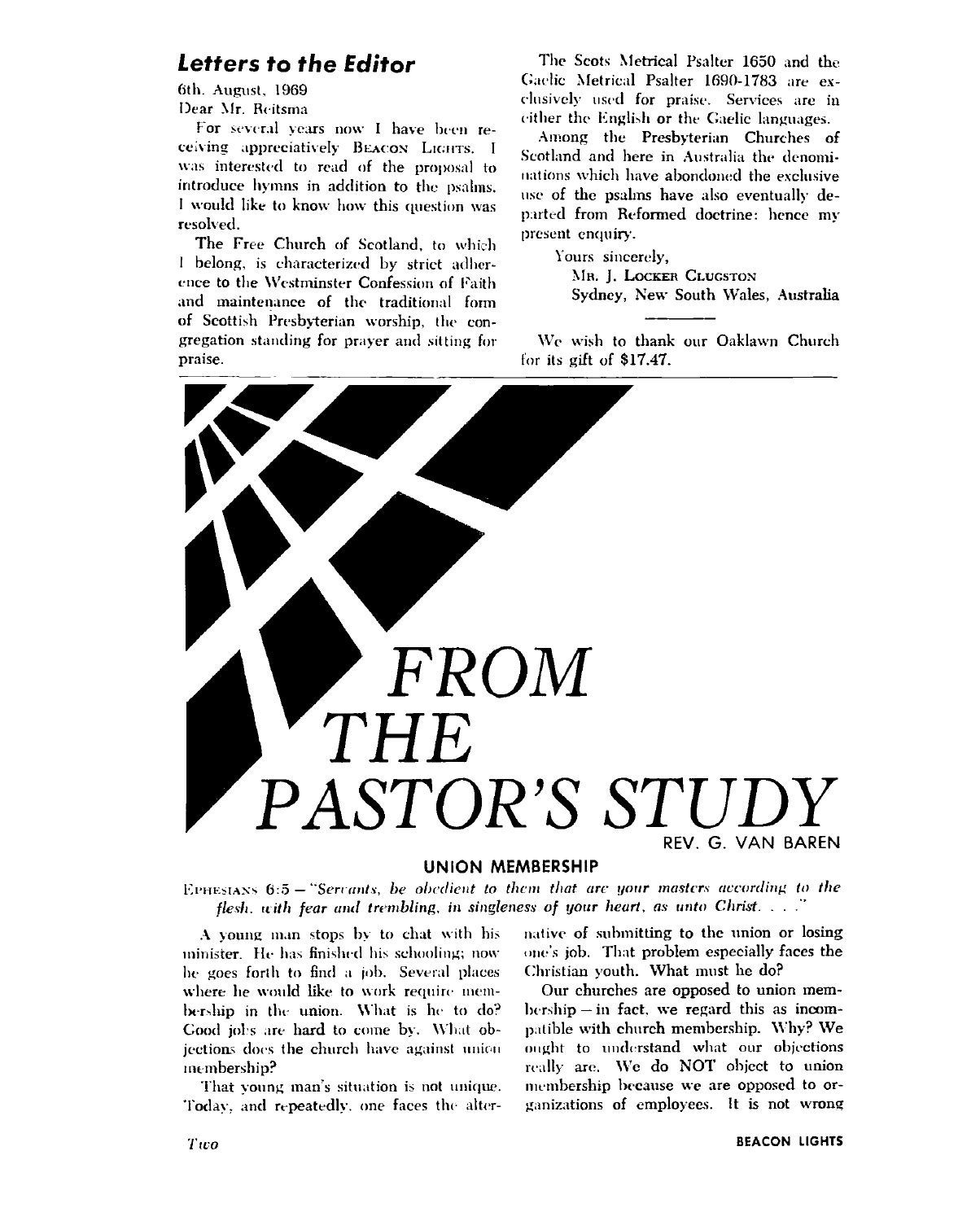to belong to organizations; nor is it wrong to have an employees' organization or union. We do NOT object to union membership because they, en masse, would quit their jobs if higher wages were not paid. Nor do we object that workers may not seek fair wages and proper working conditions. We do NOT object to union membership because we favor employers or countenance any of their selfish or evil practices.

I would suggest for your consideration several reasons why we believe that union membership and church membership are incompatible.

First, unions, as these operate in our land, force its members to walk in violation of the fifth commandment. The fifth commandment requires proper obedience to those in authority. An employee voluntarily places himself under the authority of the employer for a specified time for specified wages. Under these arrangements, the employee has the right to quit  $-$  even in conjunction with other employees. But the union seeks to dictate to the employer what shall be the conditions of employment  $-$  and if necessary will use force to compel the emplover to submit to the demands. Children may reason with parents. Citizens may make overtures to government. Employees may make requests of employers. But in no instance may those under authority use force to compel those in authority to how before their demands. To do so is to walk in violation of the fifth commandment. The union uses the strike as a club to compel the employer to submit. Its membership, therefore, violates the fifth commandment.

Secondly, unions, as these operate within our land, walk in violation of the eighth commandment: "Thou shalt not steal." By means of the strike, the union is in the position in which it can shut down the factories of the employer. The union members themselves will not work - but also, they will not allow others to work in their place. These take effective control over the possessions of another. They will cause the employer to go bankrupt, or at least will cause him to lose considerable income - unless and until he submits to the demands made by the union. This is stealing that which belongs to another. The union may no more use the strike with its threat of physical or material harm to

take what it desires from another, than I can use the gun with its threat of physical or material harm to take something from another. This is a violation of the eighth commandment.

Thirdly, unions, as these presently operate, are obviously walking contrary to the tenth commandment, "Thou shalt not covet." Now one can indeed covet in many different ways. Nor does one have to belong to a union to covet. But the fact remains, the union exists chiefly because of the coveteousness of man. It sets its heart on the abundance of the employer. The union is quick to show that the employer earns too much. The union wants to share that abundance-often even when it has not earned it. Matt. 6:33 is violated, "But seek ye first the kingdom of God, and His righteousness; and all these things shall be added unto you."

Fourthly, the union member assumes a certain corporate responsibility for the actions and goals of the union. One may claim that belonging to the union, for him, involves only paying of his dues. He does not attend union meetings; he will not picket; he will not participate in any violence. But such a person deceives himself. To assume willingly ties with such a godless union, does involve one in a measure of guilt for all its actions. Our calling is to walk in separation.

In the fifth place, for a Christian to belong to the union represents a plain violation of II Cor. 6:14, "Be ye not unequally yoked together with unbelievers: for what fellowship hath righteousness with unrightcousness? And what communion hath light with darkness?" In joining a union, the Christian is not joining a "neutral" organization. A union is not, and can not be, neutral.

In the sixth place, in some instances membership in a union implies a promise to submit to the decisions of that union - even when these are in conflict with other organizations such as the church. Yet no child of God could make such promise to worldly unions.

You, young people, are going to face the problem of unionism more and more. There will be the temptation of leaving our churches and joining such a church which does allow its members to belong to the union. The Christian Reformed Church allows this,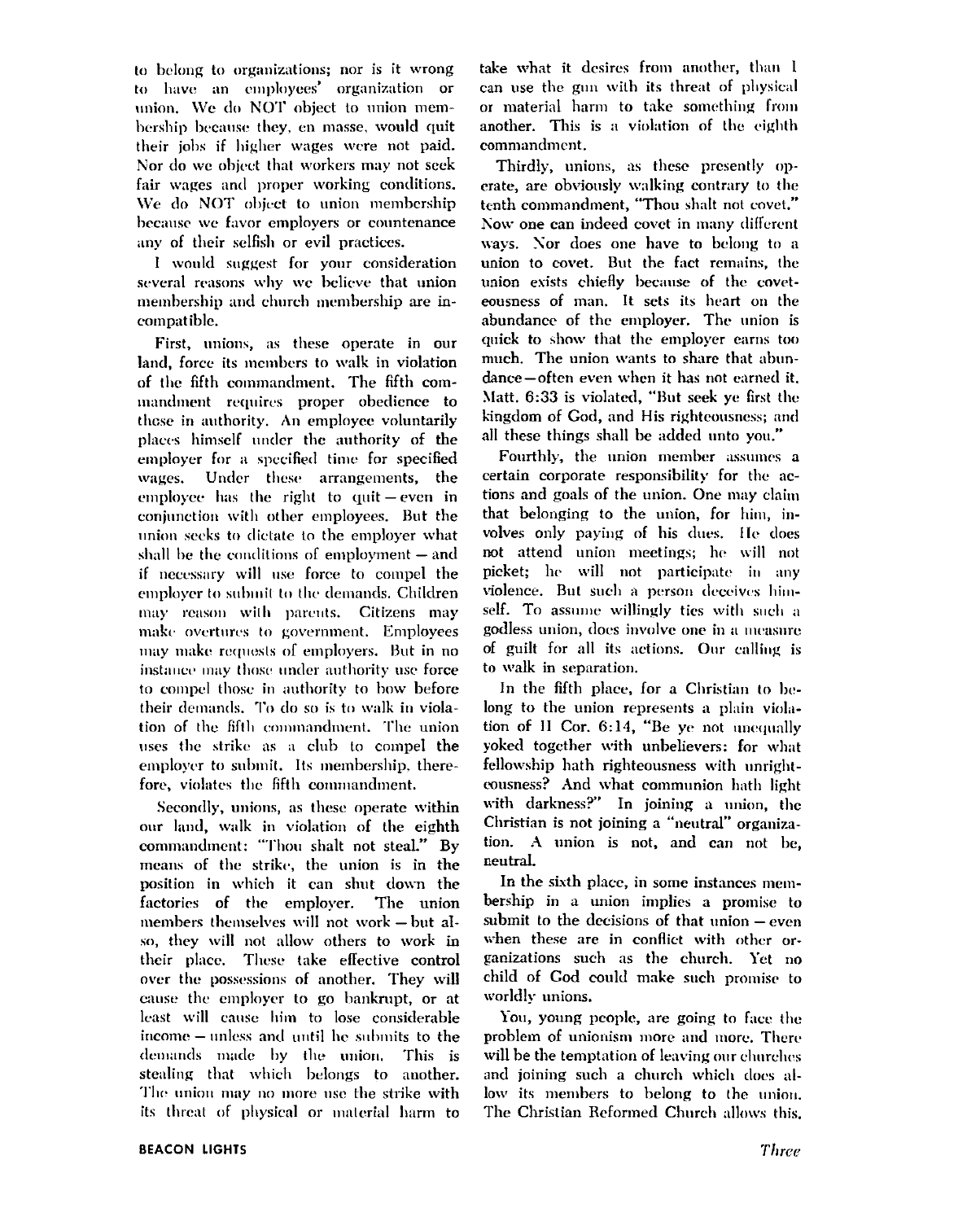Their synodical decisions allow membership ONLY in "neutral" unions. But the term "neutral" has been so stretched that now it covers every existing union. What will you do when it comes to a choice between church and job?

Recent civil rights legislation forbids discrimination because of race or of creed. If that means anything, it should mean that no one ought to lose his job because of the decisions of the church on union membership. But I doubt if such legislation will ever be used to assist us. The church rather stands alone. It need not look to the world for assistance or mercy. It has its citizenship in a higher and better country. It must be separate in this world of sin and evil. And our God, Who is our Guide even unto death, will provide. He has done this in the past; He will do this in the future.

For a more detailed study of this question, I would strongly urge you to read (if you have not already) the articles of the Rev. J. A. Hevs in recent issues of the Standard Bearer.



American literature is one of the required courses for all students who will graduate from high school. U.S. students, who want to know and should know the history of their country, must study the literature of their country. Dr. H. Zylstra said in his Testament of Vision:

> If you really want to get at the spirit of an age and the soul of a time you can hardly do better than to consult the literature of that time and that age. In the novels and stories and poems and plays of a period you have a good indication of what, deep down, that period was about. I am thinking now, of course, of the real literature, the valid and undissimulating literature. I am not thinking of the quantities of drug store fiction, sure-fire Broadway<br>hits, "slick" magazine stories, or of the tons of synthetic entertainment and pastime books in which people in our time seem determined to hide from themselves and their problems.

It is true that many of the students who must satisfy the English requirement to graduate from high school do not enjoy reading the literature included in the American literature course. Many students have to learn that reading is work; reading "good"

literature is very hard work. Many students wish to read only that literature which is pleasant; or read that literature which excites their fancy and their lust; or only read that literature which is geared in sentence struction and vocabulary for the person with a sixth grade reading ability.

One morning in October I walked into my American literature classroom and asked my students why they were studying American literature. I certainly did not want the usual answer, "I am taking this course because it is required so that I can graduate." In order to provoke the students to think about the most basic issue which would cause them to give a meaningful, Scripturally-oriented answer, I asked them another question. "Why do you do anything in this sin-cursed world?" The existentialist would say, "I do it because I exist." What is the Christian student going to say? Will the Christian say, "I do it to make this world a better place in which to live." Will the Christian say, "I do it because I am curious about the world in which I live." I didn't receive an answer from every student to this question.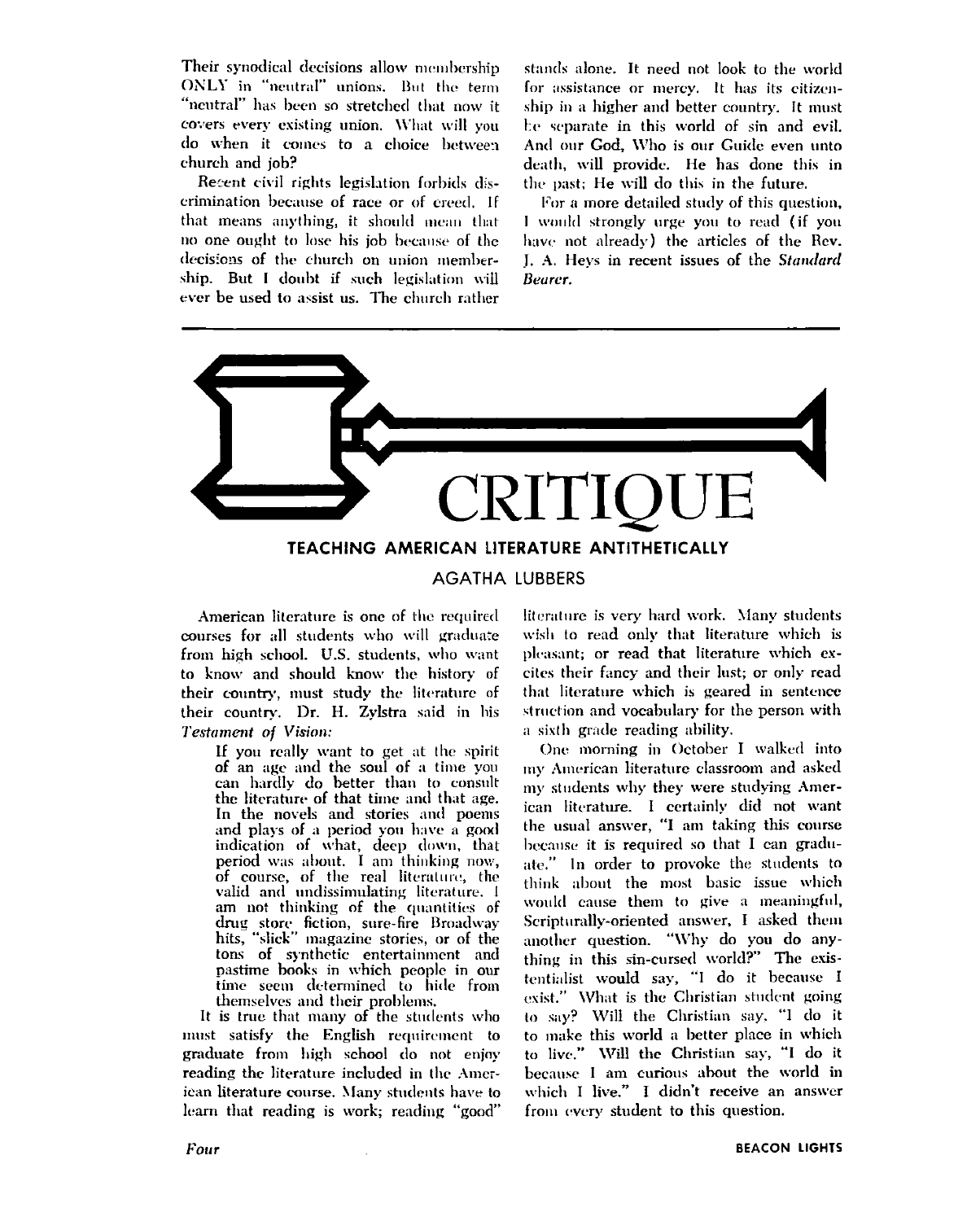A few days later I was approached by a minister. He was not from the Protestant Reformed Church. When I told him that I teach literature in Covenant Christian High School, he asked me: "Can you teach the Antithesis in your literature courses?" That was quite a question. I believe it deserves an answer just as certainly as the question to my students deserves an answer. I am convinced every teacher should ask himself the question asked by this minister. How am I making my course a living testimony to the truth that I am Christ's and He is mine? How do I testify in my instruction that I have died unto this world and live unto God?

Have you ever heard the statement: "We have all things in common with the world except grace." That has a familiar Reformed, specifically Protestant Reformed sound doesn't it! That's the way our courses should be taught in our high school and the grade schools.

We have in common with the world the literature of the country in which we live. We read the same newspapers, we read the same short stories, we read the same poetry, we read the same novels, we look at the same art work. How are we different? How do we live antithetically?

We have been changed! We have died unto the world and we live with Christ. We are new creatures in Christ. We are new creatures who are reading, playing, working, and studying in the midst of this world of sin and error. Because we are new creatures we do all things differently. Grace has made all the difference. Formally there is no difference; the change is a spiritual ethical change and this will affect our basic attitude toward and interpretation of life, and products of the men of this age.

We believe the students at Covenant Christian High School are new creatures in Christ. They are such because of the work of God. These new creatures are required to study the literature of America so that they may graduate from Covenant Christian High School. To have studied American literature means that one knows something about the craft of the writers of American literature. Permit me to illustrate. These students must be able to identify such poetic qualities as alliteration, consonance, assonance, and onomatopoeia. Students of American literature must also know the philosophic bias of the writers in America. The writers were Calvinists, Transcendentalists, Deists, Pantheists, Romanticists, Realists, or Naturalists. Just because we study the craft of literature and the philosophy of the writers, are we teaching antithetically? Certainly not! This the student can do in any public high school which commits itself in its instructional program to a sound system of teaching the facts. We have the bare facts in common with the world.

That question of antithetical teaching still bothers me. Doesn't it bother you? It bothers me because I have to be able to demonstrate what it means to teach antithetically. It is easy to say what antithetical teaching is; its harder to show how it is done. I will try.

Not long ago we were studying the poetry of that implied pantheist, William Cullen Bryant. What a student of nature he was and how he loved "Nature"! That can be dangerous, you know. He deified "Nature" to the extent that "Nature" with its "everlasting smile" became his god. In his later life he may have believed in a being or "god" that transcended the creature but really he worshipped the creature and not the Creator. (Cf. Romans 1.) He made of creeping and four-footed beasts his god. This is idolatry. That's terrible! That's heathenism and paganism!

To teach antithetically is to teach so that covenant youth are told the truth, bathed in the truth. However, covenant youth in their interpretation of life must also begin to use the Scriptures and the Reformed confessions to evaluate life and the products of men. This is serious, hard work! Because of its seriousness, covenant youth must be given an opportunity to manifest that they are not of this world but belong to the new creaturehood with Christ at the head of this new creaturehood. They must be able to show in their attitude toward and in their interpretation of life that they belong to the party of the living God.

One of Bryant's poems is entitled "Thanatopsis." This meditation on death was written by Bryant when he was nincteen years old. After the class had uncovered the meaning and intent of William Cullen Bryant these juniors (eleventh graders) at Covenant Christian High were asked to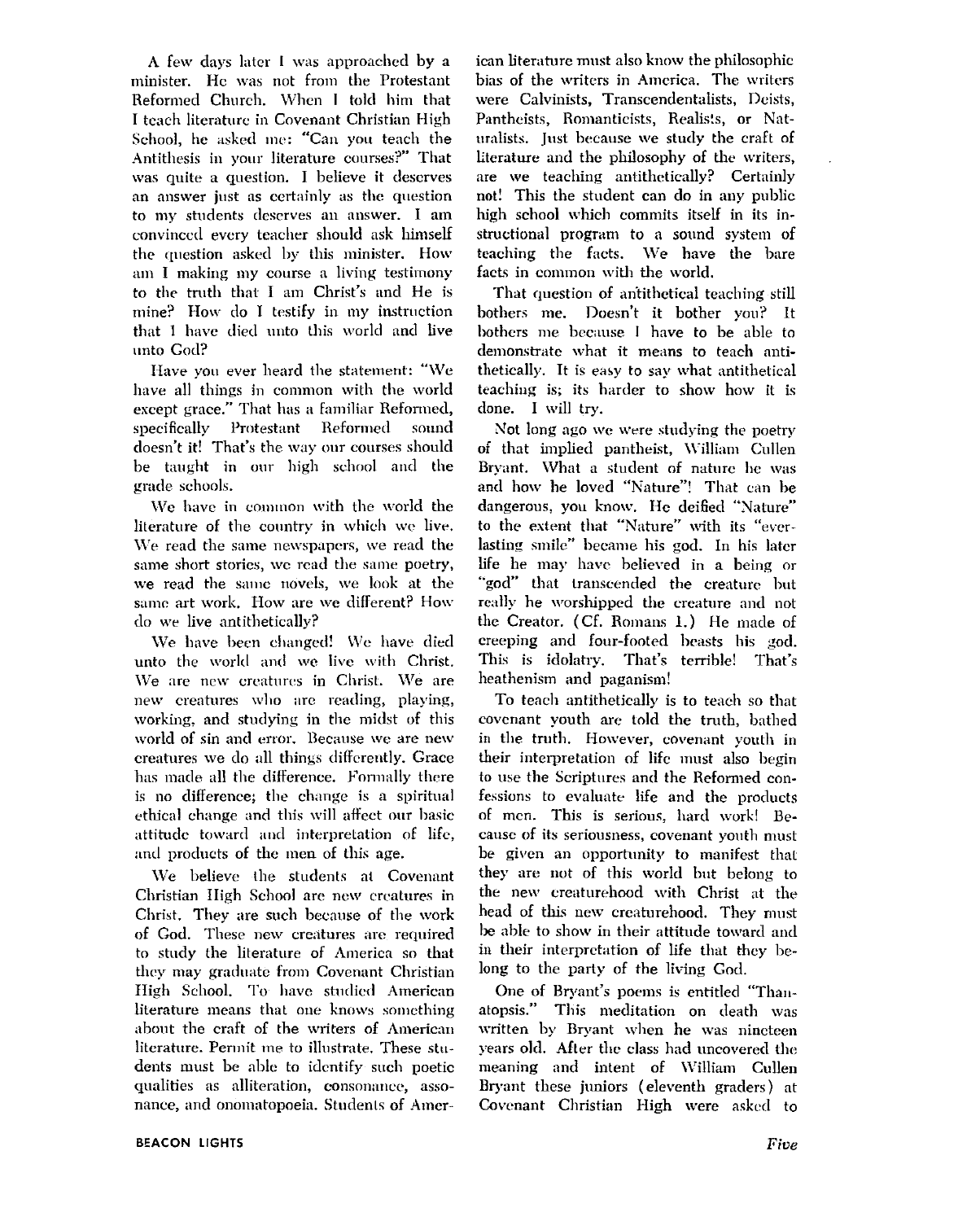read Psalm 16 and Psalm 49. What a contrast! Both Bryant and the Psalmist exhibit tremendous poetic skill, but the message of "Thanatopsis" and the message of the Scriptures stand antithetically opposed to each other. These sixteen-year-old students were told to evaluate the poem of Bryant in terms of the Psalms and all other pertinent passages of Scripture. I quote several products of these American literature students. I am humbly proud of our Covenant vouth.

William Cullen Bryant in his poem "Thanatopsis" speaks about his fear of death and the comfort he found in the hold of "Nature." That comfort was<br>the thought that he would share his destiny with all men in that one great<br>sepulcher of "Nature," the earth.<br>After reading Psalm 49 I realize that

the peace after death for which Bryant sought was really corruption. The Bible teaches that a man that does not understand is like the beasts that perish. Death will feed upon him.

If Bryant's confidence had been in the salvation of his body and soul through Christ, he would have had true peace. The ransomed of the Lord will never see corruption because God redeems body and soul of the upright from the power of the grave.

by Priscilla Bol

"But God will redeem my soul from the power of the grave" (Psalm 49:15) is a great comfort to God's children. In<br>"Thanatopsis" Bryant has no comfort. He believes that every man dies since<br>it is natural, but he sees it as a passage<br>into the "silent halls of death." As<br>God's children we say with David in the Psalms, "Wherefore should I fear in the days of evil," because we believe

God is with us.<br>Bryant says, "To mix forever with the elements." This contradicts Psalm 16:10: "For thou wilt not leave my soul in hell (grave).

Bryant's attitude is wrong. We see the grave as a passage from death unto life while he sees it as a passage from life unto death or "eternal sleep."

by Kathy Koole God grant that our students may continue to study antithetically, that our teachers may teach antithetically, and that living the antithesis our lives may be paeans of praise to

*Note:* I am sorry that I have not continued my series in the field of history, I have not had time to work on this series. 1 will try to continue this series in my next article.

## **BRIDGING THE GAP**

God.

#### **MARY KREGEL**

There is much talk nowadays about a "generation gap" between the young people of today and their parents, or the "establishment," as the older generation is more frequently called. Many psychologists and social workers blame the problems of today's vouth on the difficulty or lack of communication between parent and child. Problems with drugs, robberies, and juvenile delinquency in general, they say, can be traced to a lack of understanding between the two age groups.

Is there truly a "gap" of this nature in the world? If so, is this also evidenced in the church and in our own Protestant Reformed circles? The BEACON LIGHTS staff decided to put these questions to you, our readers, in the form of a new rubric, entitled Bridging the Gap. The goal of this new rubric would be better communication between parents and children in our churches. First, however, we must answer the question, Does this gap actually exist in our circles? We would like both adults and teenagers to write their opinions to the BEACON LIGHTS staff, and these will be printed in the next issues. Then, if it is the concensus of opinion that such a gap exists, we will proceed to discuss pertinent problems between parents and teenagers caused by the generation gap. These problems would be suggested by our readers.

Therefore, the responsibility of the success of this new rubric rests upon YOUR shoulders. We would strongly urge all of you to contribute. Since it is in the middle teenage years where many problems apparently exist, we would especially enjoy hearing from high school students and their parents. May we hear from YOU?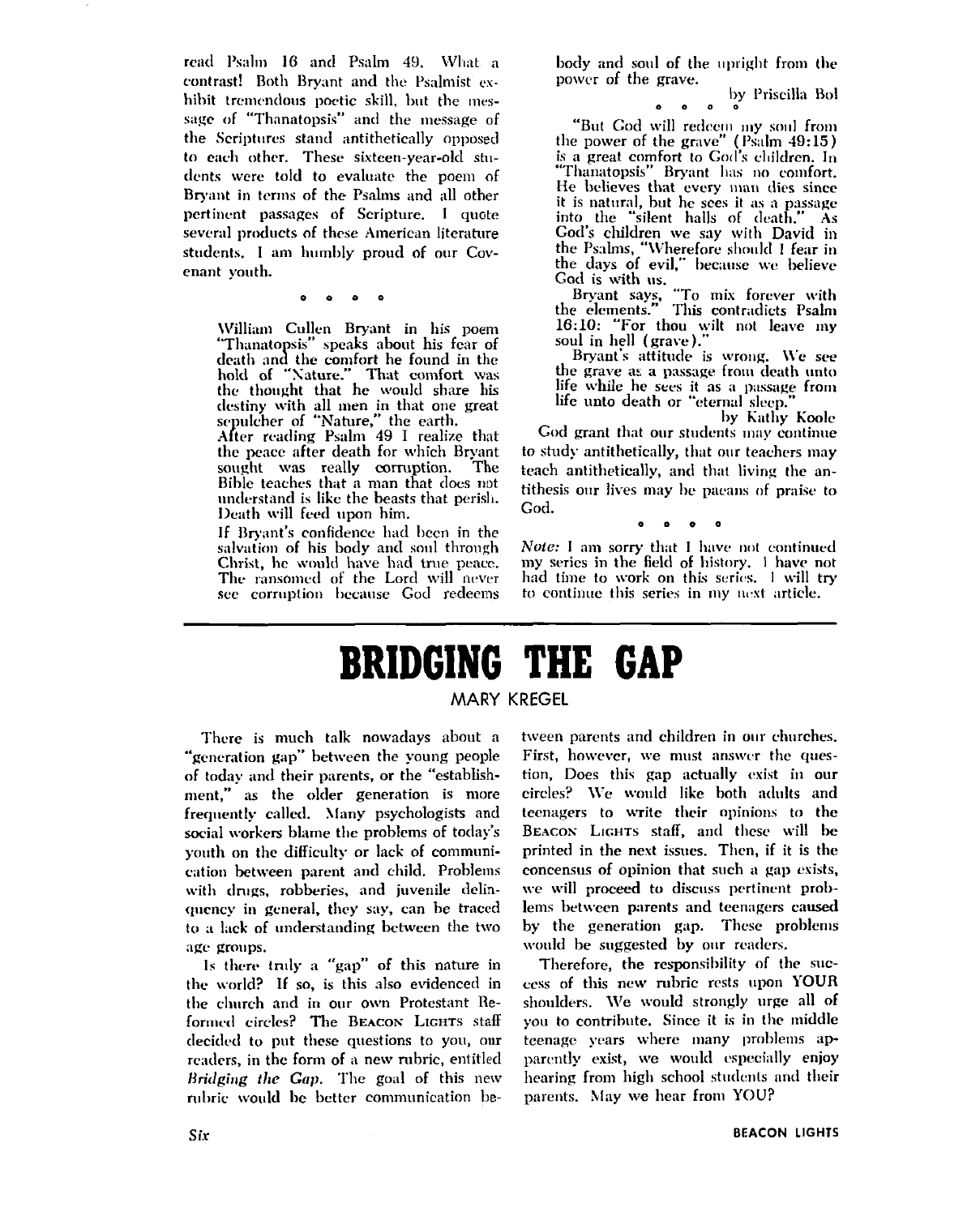

- THE PILGRIM'S PROGRESS

"Thou art my Help and my Deliverer, O Lord."  $-$  David

Like the question that came to Elijah when he was in the exact same spot, "What doest thou hear?" were the words that came to Christian while wallowing and foundering on the far edge of the Slough of Despond. They were uttered by the man called Help. Humiliatingly the answer came, "I fell in here." "But why did you not look for the steps?" Then he gave him a hand, pulled him out, set him on sound ground and sent him on The Way again. Steps there were, dotting the way across the slough. But almost no one who went to the Celestial City arrived there without falling and wallowing a bit in that slough. Those steps are often missed, even by those with surest tread. They are the promises of forgiveness and God's ready acceptance of the forgiven ones through faith in Christ. Help is one of the servants of Prince Emmanuel. Evangelist was one of those servants. Goodwill is another; Interpreter another, Greatheart also, and many more. The apostle tells us that "God hath set some in the church, first apostles, secondarily prophets, after that . . . helps" (1 Cor, 12:28), "There are diversities of gifts," and "helps" among them. No one need be nominated, elected or ordained to be a help. For helps are to be found of every age, sex and class in the church. "I commend unto you Phebe, our sister, who is a deaconness of the church which is at Cenchrea . . . for she hath been a helper of many, and of myself also. Greet Priscilla and Aquila, my helpers in Christ Jesus" (Rom. 16:1-3). Help is a name and a gift which belongs to many children of the King. The first occurrence of the word in Scripture is in connection with the first woman, whom the Lord made a help, not a helpmeet, nor a helpmate (slang), but a help, a companion meet, i.e., fit, suitable for man. That man is blessed who has in his wife a help suitable for him. That young man will be blessed who seeks his future wife from God and prays that she may bear woman's first divine name.

That notorious Slough of Despond is a Dead Sea of sin, constantly fed from the sewers of the City of Destruction and of the Town of Depravity, and from the filth and defilements brought up at self-examination before every communion. "This miry slough," explained Mr. Help, "is such a place as cannot be mended." It is the depression where "the scum and filth" which continually oozes from conviction of sin, "and therefore it is called the Slough of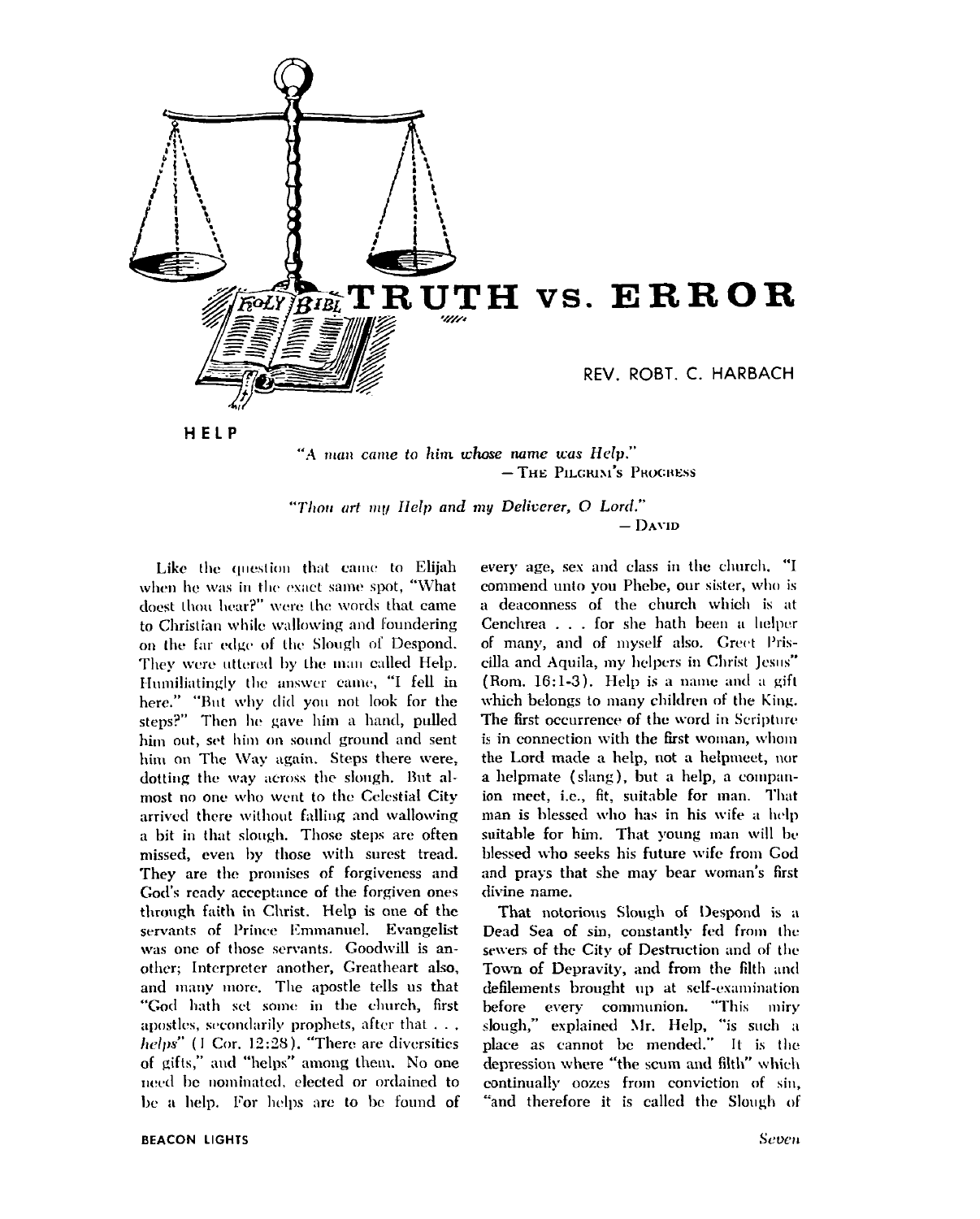Despond, for still, as the sinner is awakened by his lost condition, there arise in his soul many fears and doubts and discouraging apprehensions, all which flow together and settle in this place." This accounts for the badness of the ground. Such is the allegory. But a clearer explanation is to be found in the autobiography, Grace Abounding, by a man who not only met with that slough in his path, but had a Slough of Despond which he always carried about with him in his own mind. "But my original and inward pollution," he recorded in his autobiography, "that, that was my plague and affliction, that I saw at a dreadful rate, always putting forth itself within me! that I had the guilt of  $-$  to amazement! By reason of that, I was more loathsome in mine own eves than a toad, and I thought I was so in God's eves too. Sin and corruption, I said. would as naturally bubble out of my heart, as water would bubble out of a fountain. I thought now that every one had a better heart than I had. I could have changed hearts with anybody. I thought none but the devil himself could cqual . . . me for inward wickedness and pollution of mind. I fell, therefore, at the sight of my own vileness, deeply into despair; for I concluded that this condition I was in could not stand with a state of grace. Sure, thought I, I am forsaken of God. Sure I am given up to the devil and to a reprobate mind . . . and now I was sorry that God had made me, for I feared I was a reprobate." Thus the Slough of Despond was the man's own personal experience. As he wrote in his preface to The Holy War:

Let no man, then, count me a fable maker, Nor make my name and credit a partaker Of their derision: what is here in view. Of mine own knowledge I dare say is true.

Not only Christian, but his wife, Christiana, knew that slough. It was much worse a place when she went through it. The reason was that though the King's surveyors and laborers did all they could to make the place good, the project was sabotaged by infiltrators pretending to be the King's laborers who added dirt and dung instead of stones, so that no amount of drainage or fill ever worked. Here it was that the beautiful young woman, Mercy, helped Christiana with her boys to get staggeringly over the slough.

Then there was chicken-hearted Mr. Fearing, a good man, for the root of the matter was in him, and he had given up his favorite, Canadian, brand of cigarettes, Craven. Still, he was always shaking, shrinking, wringing his hands and afraid he would never get to where he desired to go. He was not like Mr. Sloth who never ventured out of bed because, as he would say, "there's a lion in the streets." But rather, although Mr. Fearing felt there was a lion behind every bush, he pressed on, albeit exclaiming, "I'll never make it." Still, as we said, he had the root of the matter in him. That puts him in the right church and the right new. doesn't it? This recommendation is true, coming from none other than one who knew him best, Old Honest. When he came to that slough, he lay by it for about a month. making no attempt to enter and cross, even when offered many a helping hand. Then, too, he would not attempt the way of the steps: they made him feel like a trespasser. He actually lay there that long? That's what we said, and how he came to do so is interesting. He fell. It's true. He fell and just lay where he fell roaring in fear. Someone tossed a straw in his way; he stumbled over it and  $-$  you guessed it  $-$  flat on his face! That's the story of his life. He also made it rough for other pilgrim's, for his horrified velling made their skin crawl as they made it through the slough. But then one sunshiny morning when slough-tide was low and the steps dry and sharply outlined all across, Mr. Fearing got over, no one knows how, and he himself could hardly believe it.

Now of course Pliable and Christian were soon both in the bog. They wallowed there for a time, but the one man sank deeper because of the burden on his back, while the other, having no such burden, scrambled out on that side closest to his own house. His only worry was, If I ever "get out again with my life, you shall possess the brave Country alone for me!" You see, it is not enough to be pliable. One must also be firm, assiduous, persevering.

Pliable came to a rather humiliating end. He got safely enough to his house, and his neighbors came to visit him. Some called him a wise man for turning back. The lord mayor of the city had warned him in the first place, "Ye shall not go very far away!"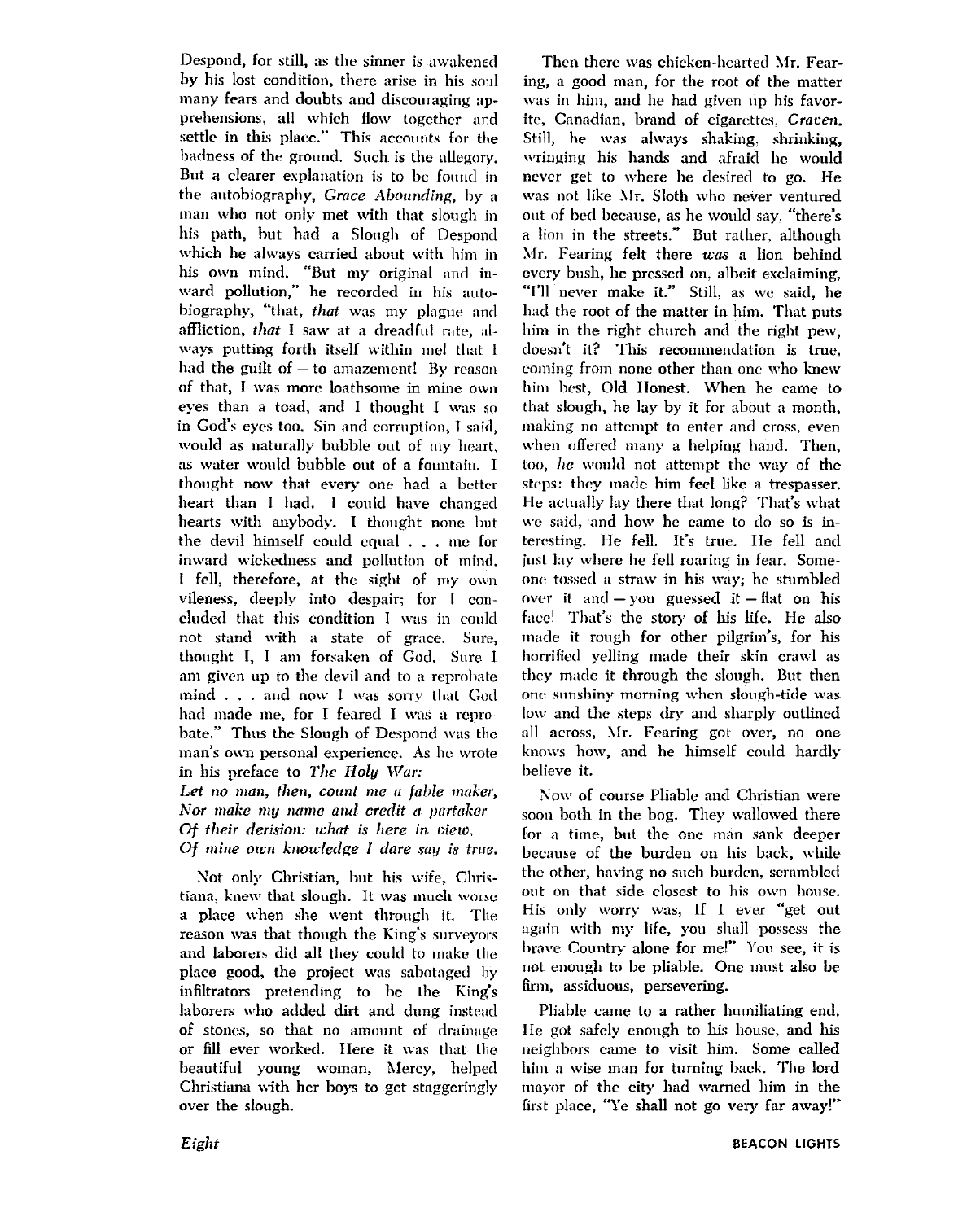Some called him a fool for jeopardizing himself with Christian. Others mocked him, calling him coward. "Here," they said, "is a man who began, but fizzled out for a few difficulties." But Pliable was with the "incrowd" once and wanted back "in" again. So he "sat sneaking among them." Gradually. he accumulated more confidence, until he was again one of them. Only one thing more remained to complete the penance imposed for full acceptance among them. He had criticized Obstinate for giving Christian the back. Now he does the same, and exchanging tales with his sophisticated cronies, they all together, began to deride Christian behind his back. In this way, Pliable paid for acceptance once more with God-despising companions by joining their reviling, and despising the people of God whom he had forsaken. Pliable's end is more to be dreaded than any Slough of Despond.

It was not the fault of Evangelist that any of these mentioned fell into the slough. Yet some preachers are not only always in the slough themselves, but continually push others in, while they never help them out. Better the preacher like Help who enables the pilgrim to sing, "He brought me up also out of an horrible pit, out of the miry clay, and set my feet upon a rock, ancl established my goings. He hath put a ncw song in my mouth, even praise unto our God."

#### **CONTRIBUTION**

## **WHY?**

#### PETER VANDER SCHAAF

When one examines the trouble in the nation's campuses, the trouble with draft dodgers, hippies, yippies, etc., one can only feel disgust for these rebellious youth. They ask themselves, "Why must things be this  $\langle$ way?" Because they do not like the way things are, they decide to change them. This is not so bad in itself, but the way they try to change things is wrong.

We, as Christian youth, are also coming to the age when we must ask ourselves, "Why must things be this  $\frac{1}{2}$ " When we were younger, we were told by our elders, "Because I say they must be this way," or simply, "Because they must be this way." These answers were good enough then, but nour we must know why **wc** must do some things and may not do others. We must know why we believe the way we do. As Christian young people coming to the age of discretion we must ask ourselves these questions. We must wonder "Why?" in

order that we can give a good answer when asked by the world, "Why don't you do the things that we do?" and "Why do you believe the way you do?"

When the Protestant Reformed young person looks at the world around him, he will see, that by the world's standards, he has been brought up in a strict environment. For this, he may be thankful. He may thank God that he was brought up to believe the Word of God as it is taught in the Apostles' Creed, the Heidelberg Catechism, and the Canons of Dordt. With this kind of bringing up, the Christian, Protestant Reformed young person can answer, with the grace of God, the questions, "Why?" with the answers, "I believe the way I do because I have faith given me by God," and, "1 do the things I do because I have been redecmcd and regenerated. I can no longer desire to **ndk** in sin as I did before. "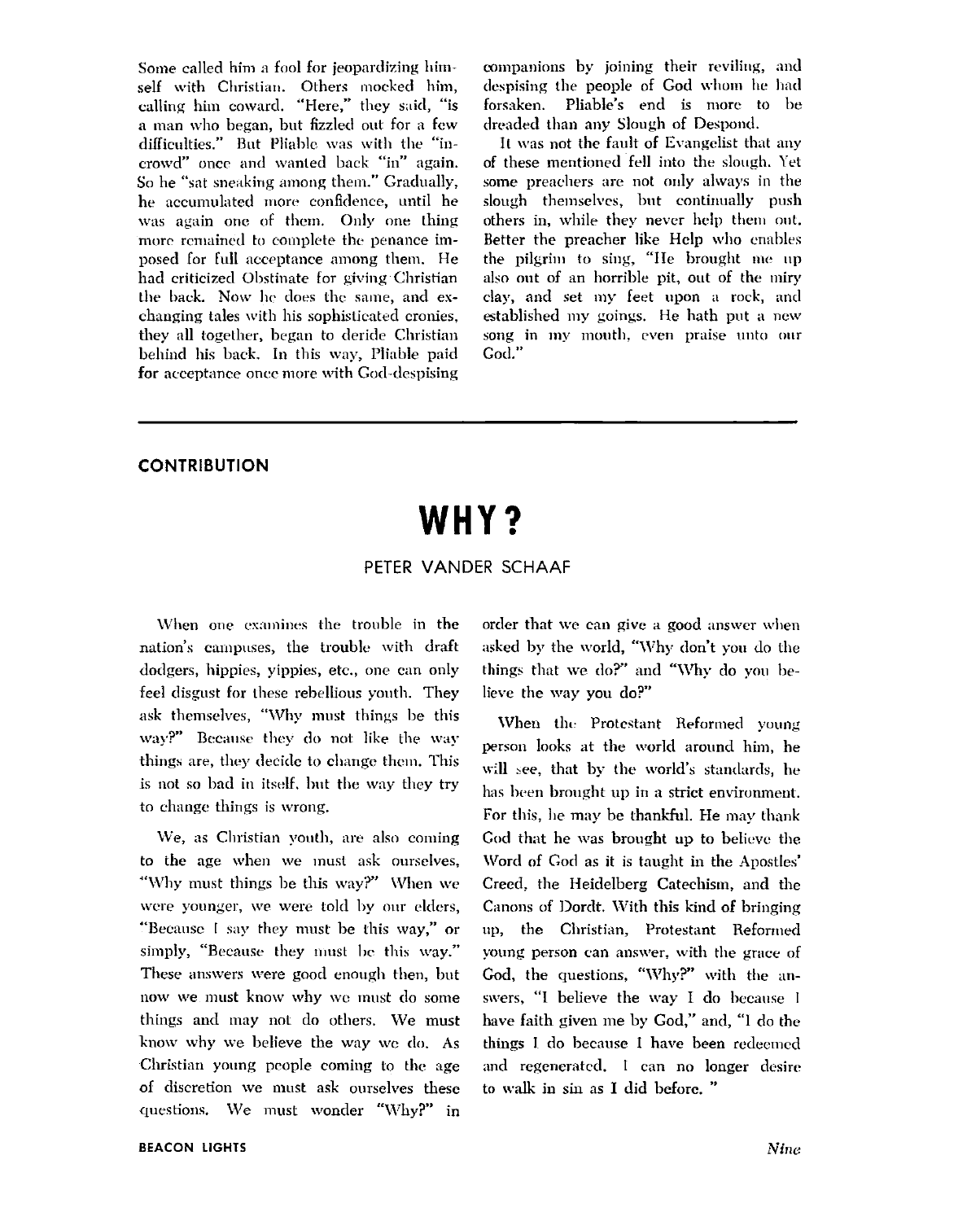#### **Christianity Enters the Space Age**

#### DAN KOERNER

Space travel is a going thing. It's what's at the amazing amount of order "Nature" happening today. With the recent Apollo gives to the Universe; but the Christian expeditions, man is about ready to explore through Christ still sees God's glory. I think the moon. After the moon, sooner or later that as we travel out into space we shall

1 tn11y believe that man will travel to other planets. This seems to bc contrary to the expectations of most adult Reformed people to whom I have talked. There are several different opinions, but the general consensus seems to be that God will cither strike men dead at the moment that they touch down on another planet, or blast them out of space on the way. I believe that people who think this way are deceiving themselves.

When God created all things, he placed man on the earth and gave him the rommand we call the cultural mandate: "Be fruitful, and multiply, and replenish the earth, and subdue it" (Genesis **1:28).** It is this cultural mandate that has driven man to settle and explore vast unknown regions of the earth. It is this mandate which has driven man to learn so much about creation. When the whole earth has been explored, the cultural mandate does not cease to command. No, man is driven on to penetrate that immense new frontier, space.

God created the Universe to glorify Himself. He placed man in a special placc in that Universe, a unique place. Only man of all the creatures was able to understand the glory of God in it all. Now, of course, in natural depraved man, this understanding has been perverted to a mere wondering

gives to the Universe; but the Christian the planets will be reached. become more and more aware of God's greatness, God's glory \till 11e revealed to us unendingly in new and fascinating ways.

> This brings us to a very important question. What will be the effect of the exploration of space upon Christianity? Perhaps it is too soon to tell for sure. Undoubtedly, there will be much godlessness, if **wc** can judge fro:n the history of other frontiers. Undoubtedly, also, there will be "missionaries" who travel out to "convert" the godless. Eventually, though, I can conceive that there will be true Christian churches somewhere out in space.

> Perhaps the reader has noticed that until now I have not considered one very crucial point. Suppose God in His Divine Providence ends the universe before man has the ability to travel far into space? I don't know when God will destroy this earth, nor does any other human being. If thc deztruction does take place before man can travel to other planets, well and good. God has His eternal purpose, and nothing that man does will change it. However, since man does not know God's purpose and will in everything, he must continue to obey God's cultural mandate until the end. The Christian is not exempt from this. Hence, I write this paper. To me, the prospects for the exploration of space and the uncovering of new wonders of God's creation are very, very exciting.

### **NEWS from, for, and about our churches**  KAREN LUBBERS

#### Miscellaneous

were served after the program. There were many activities for all.

A singspiration was held Friday, October A Family Nite was held on October 17 at 10, at our Loveland church. Refreshments Adams School. Supper was served and

Rev. Lubbers from our Southwest church A singspiration, sponsored by the young has left us to preach the gospel in Jamaica people, was held in our Doon church on people, was held in our Doon church on for 3-5 months. Cotober 19. John Kalsbeek led the singing.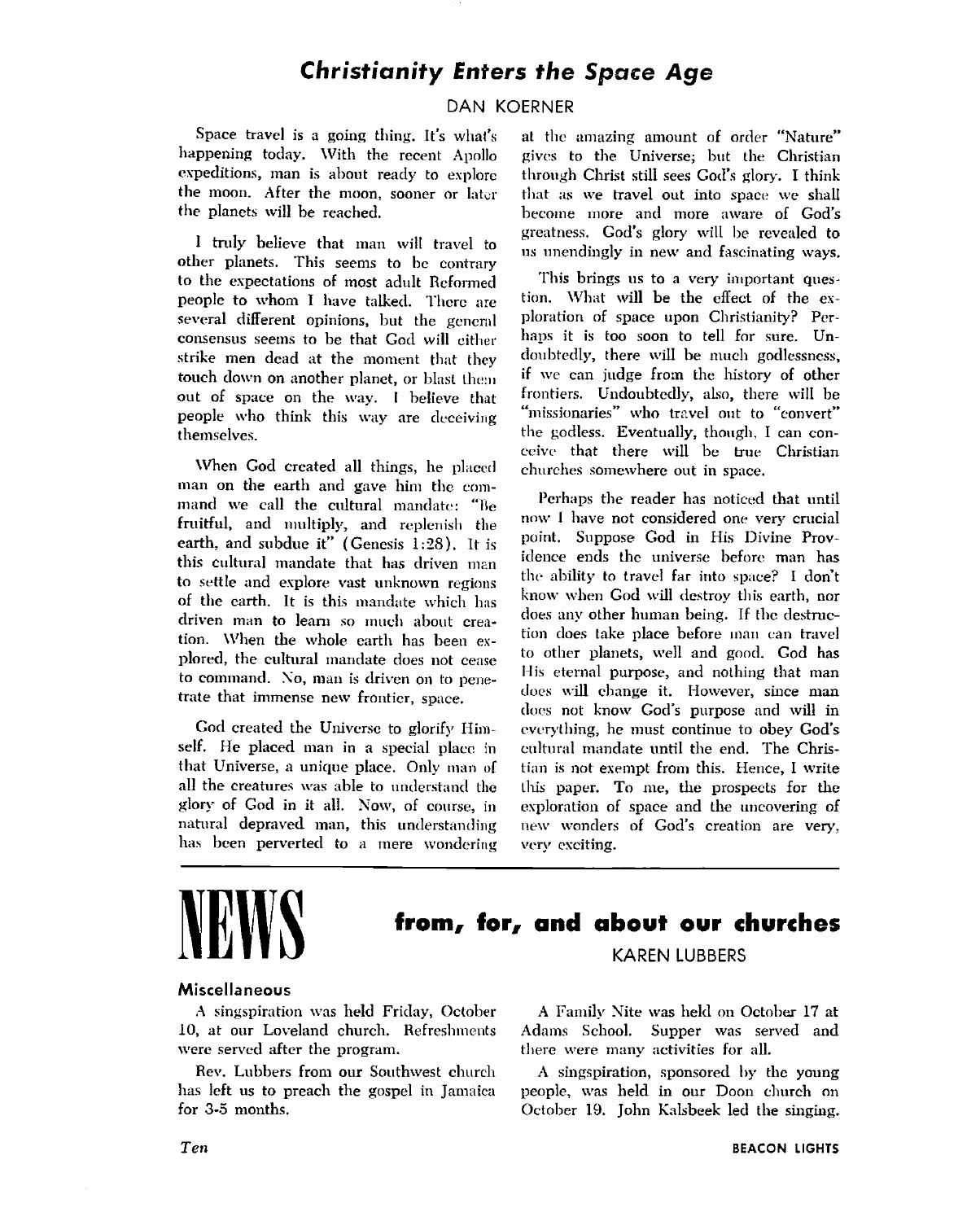On October 10 and 11 a Fall Retreat was held at Camp Roger for the Grand Rapids area young people. It was a very spiritually rewarding experience.

A Federation Board sponsored singspiration was held September 28 in the Hope Church and Mr. Harry Langerak led the song service.

On October 29 a Reformation Day Rally was held in our First Church in Grand Rapids. Prof. Hoeksema spoke on "The Word of God and the Reformation."

#### **Births**

Mr. and Mrs. Max Moore from Loveland, a son.

Mr. and Mrs. Jim Hoogendorn from Doon, a daughter.

Mr. and Mrs. Ken Post from Doon, a son.

Mr. and Mrs. Jerry Van Den Top, from Doon, a son,

Mr. and Mrs. Andy Brummel from Hope, a daughter.

Prof. and Mrs. H. Hanko, a daughter.

Mr. and Mrs. Dave Hop from Hope, a son. Mr. and Mrs. Jon Huisken from Hope, a daughter.

Mr. and Mrs. Gordon Ondersma from Hope, a daughter.

Mr. and Mrs. Clarence Kuiper from Hope, a son.

#### Membership

Profession of faith was made by Mr. Art Van Baren and Mr. Ray Poortinga of South Holland.

Mrs. H. Kuiper and Hulda Kuiper have transferred from Loveland to Southwest.

Mr. and Mrs. Vern Huber and four baptized children have transferred from Hope to Hudsonville.

Mr. and Mrs. John Kalsbeek and their one baptized child have transferred from South Holland to Doon.

Mr. and Mrs. Fred Hanko and their six baptized children have transferred from Doon to Hope.

Miss DaVonna Miersma has transferred her baptismal papers to Redlands from Doon.

#### Marriage

Mr. Leon Griess from Loveland and Miss Vicki Clark on Sept. 18.

Miss Karen Reitsma and Mr. Gary Bylsma, both from first on August 29.

#### **Birthdays**

Mrs. T. Kievit from Hope celebrated her 80th birthday on Sept. 26.

Mrs. Richard Newhouse from Hope celebrated her 82nd birthday on October 19.

#### Servicemen

The address of Richard Huizinga from Hope is:

Pvt. Richard Huizinga 380-54-2614 Co. C 16th B.N. 4 Ing. B.B.E. Fort Knox, Kentucky 40121

The address of Larry Koole from Hope is: Pfc. Larry Koole 380-52-3836 Co. C. 1/20 11th L.I.B. A.P.O. San Francisco, California 96217

The address of George Bodbyl from Hudsonville is:

Pvt. George Bodbyl 386-52-9238 HHC No. 1 Fort Stewart, Georgia 31313

#### Welcome Home:

Jerry Van Den Top has been discharged from the Army and is now home in Doon from Vietnam.

Robert Blankespoor from Doon has also been discharged from the Army and is now home from Fort Carson, Colorado.

#### **Our Pastors**

Rev. R. Decker has accepted the call extended to him from South Holland and declined the call to Hull.